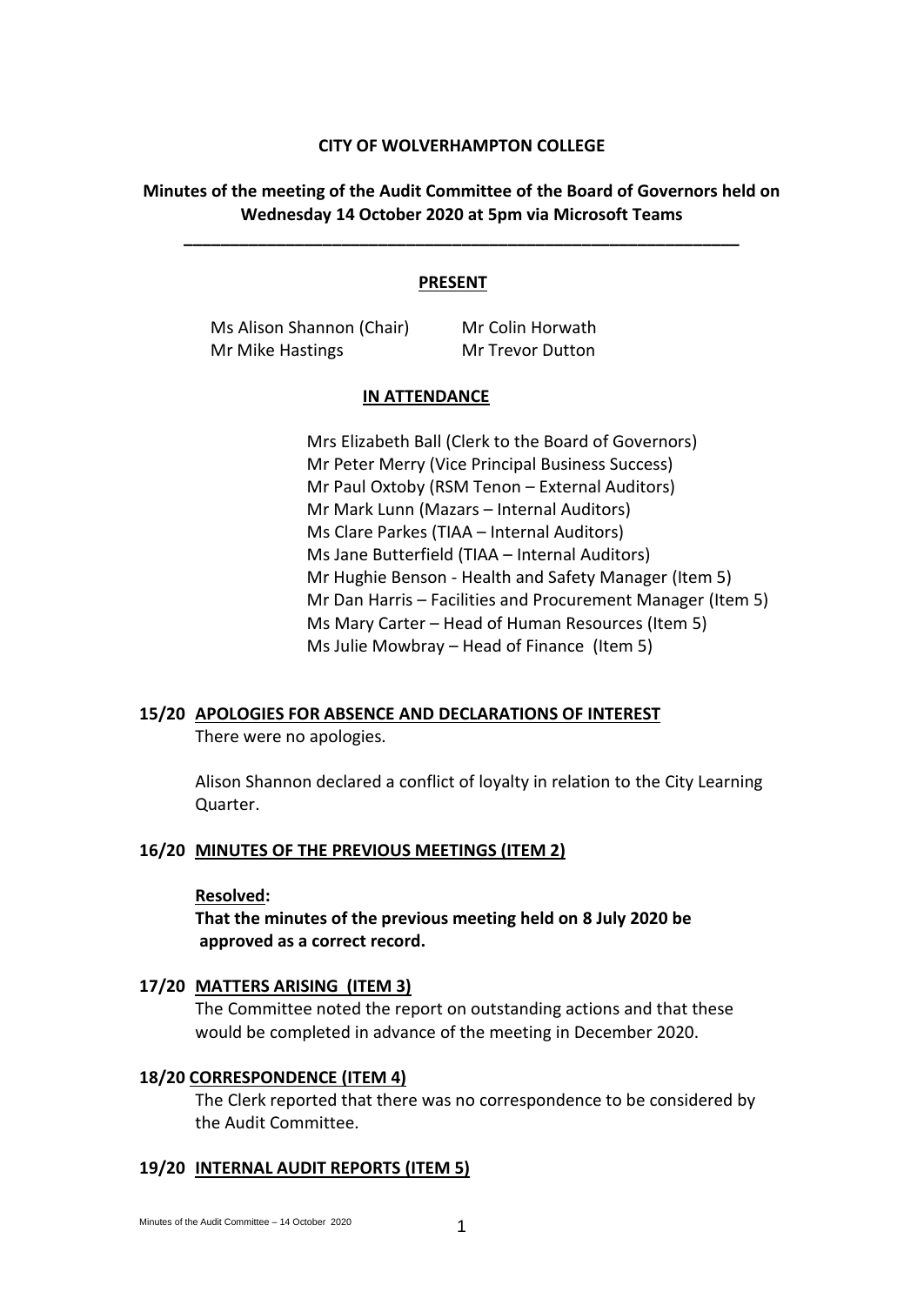The Internal Auditors presented five internal audit reports:

(a) Health and Safety *The Health and Safety Manager joined the meeting.*

The Internal Auditor (Mazars) reported that the outcome of the review was a rating of adequate assurance and that two priority 2 (significant) recommendations relating to completion of training and site inspection and one priority 3 (housekeeping) recommendation relating to risk assessments had been made.

It was noted that some delays in completing site inspections had occurred as a result of the COVID 19 pandemic but that any risk was mitigated as the premises were not occupied.

In relation to the completion of training, the Health and Safety Manager reported that all staff are required to complete mandatory training modules on line. Where training had not been completed, this is reported at meetings of the Senior Management Team, however a level of tolerance was given last year as a result of the pandemic and as not all staff had access to computers during furlough.

## *The Health and Safety Manager left the meeting.*

(b) Capital Projects

# *The Facilities and Procurement Manger joined the meeting. Trevor Dutton chaired the meeting for this item.*

The Internal Auditor (Mazars) reported that the outcome of the review was a rating of substantive assurance. However it was noted that currently the project was very focused on governance and planning and not risks relating to funding and spending.

It was noted that one level 2 (substantial) recommendation relating to Medium/long term Capital Planning and one level 3 (housekeeping) recommendation relating to the schedule of meetings of the Campus Transformation Oversight Group had been made in the report.

The Committee noted that the report was very positive but as these were long term projects they asked whether the Internal Auditors had looked at the planning assumptions to ensure that in future the project keeps to plan.

The Facilities and Procurement Manager confirmed that regular meetings are taking place and that ongoing financial health remains a priority. The intention is to refresh the condition reports, particularly for Paget Road and to identify the investment that would be needed if the CLQ project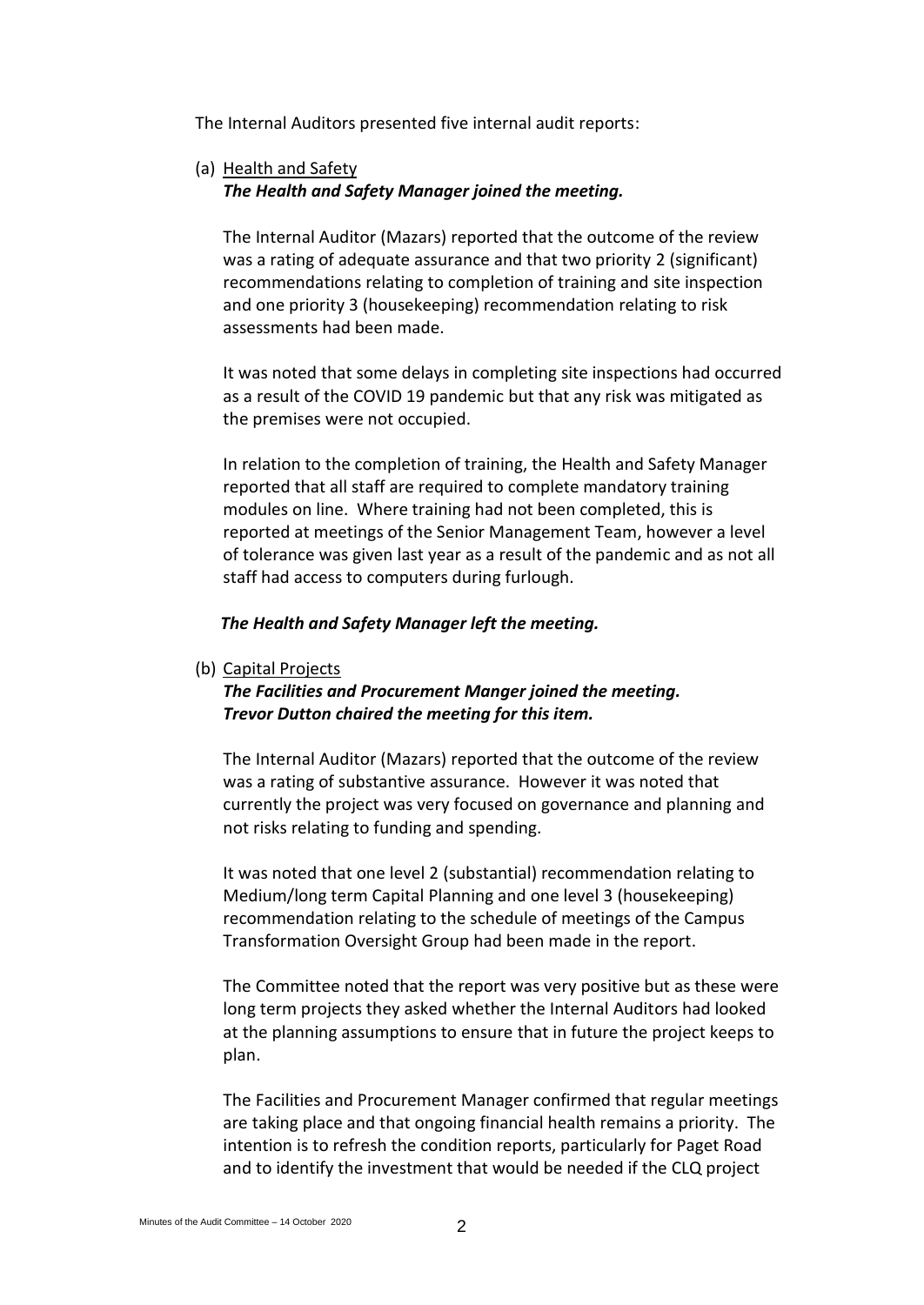does not go ahead. This would also include developing a refreshed estate strategy if necessary.

The Vice Principal Business Success reported that some of the assumptions are being challenged particularly in view of the opportunities for online learning and working. It was emphasised however that only a low level of staff accommodation was included in the proposed build. It was important to ensure however that nothing had changed since the bid had been submitted.

The Facilities and Procurement Manager advised that the project had already been value engineered and that it was unlikely that levels of room utilisation could be improved.

## *Alison Shannon took over as Chair*

(c) Procurement and Contract Management

The Internal Auditor (Mazars) reported that the outcome of the review was a rating of adequate assurance with two level 2 (significant) recommendations and 5 level 3 (housekeeping) recommendations having been made.

The Facilities and Procurement Manager reported that the recommendations relating to contract management would be addressed as part of the review of the procurement process. It was also noted that a an update to the Financial Regulations was being reported to the Board of Governors at their meeting on 19 October 2020.

The Vice Principal Business Success advised the Committee that significant changes had been made to the procurement processes over the past 18 months and that the procedures needed to reflect this.

He confirmed that efforts were being made to ensure compliance with purchase order procedures and to ensure value for money with a sharepiont site being established to record all contracts. The intention was to put in place automatic procedures to flag up when contracts come to an end.

The Committee noted the recommendation relating to exceptions to quotation requirements and asked whether reports were provided to the Board of Governors.

They were advised that these have not been reported on in the past but that where an exemption is requested these are reviewed by the Vice Principal Business Success.

## *The Facilities and Procurement Manger left the meeting.*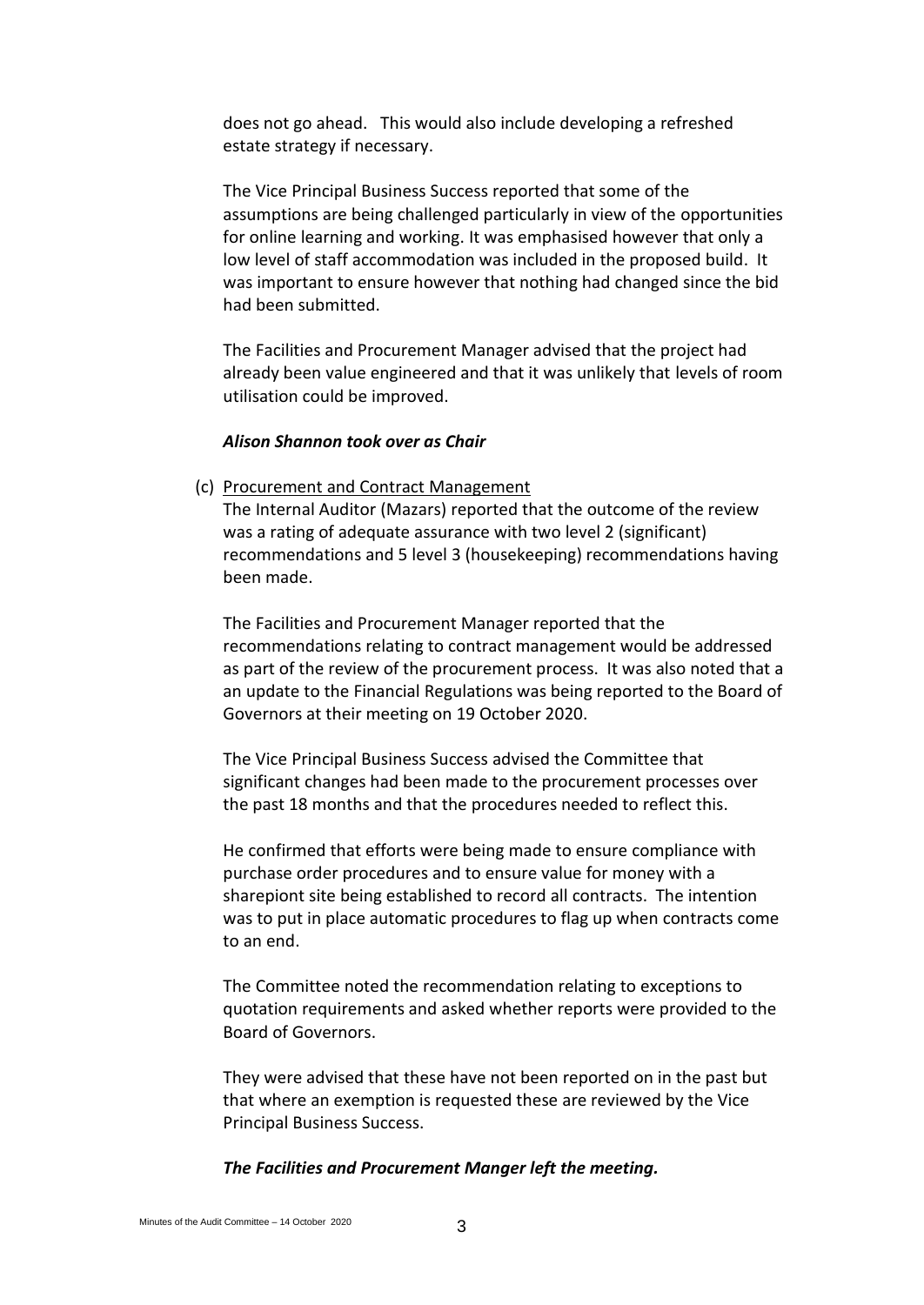# (d) Human Resources *The Head of Human Resources joined the meeting.*

The Internal Auditor (Mazars) reported that the outcome of the review was a rating of adequate assurance and that two level 2 (significant) recommendations and one level 3 (houskeeping) recommendation had been made.

In relation to pre-employment checks the Head of Human Resources confirmed that no member of staff had commenced employment without a DBS or List 99 check. It was reported however that the recruitment policy needed to be updated to reflect that whilst a DBS is being processed, a list 99 check and two risk assessments should be completed before a member of staff commences employment.

In relation to the recommendation about training and development it was reported that the position reflected that relating to the completion of Health and Safety training and that a process would be developed for the ongoing monitoring of training completion.

# *The Head of Human Resources left the meeting.*

(e) Compliance

# *The Head of Finance joined the meeting.*

The Internal Auditor (Mazars) presented the report which included areas for further review and an action plan.

It was noted that three level 2 (substanstial) recommendations had been made but the Internal Auditor confirmed that this was not necessarily mean that the activity had not taken place, but reflected that relevant evidence had not been available.

The Head of Finance reported that she believed that if the College had not been subject to lockdown the evidence would have been available and as a result it was important to ensure that the effect of working remotely is taking into account and actions are formally documented.

The Head of Finance confirmed that all recommendations in the report had been addressed.

# *The Head of Finance left the meeting.*

The Committee were cognisant that this would be the last meeting attended by Mark Lunn in view of the appointment of TIAA as the new Internal Auditors.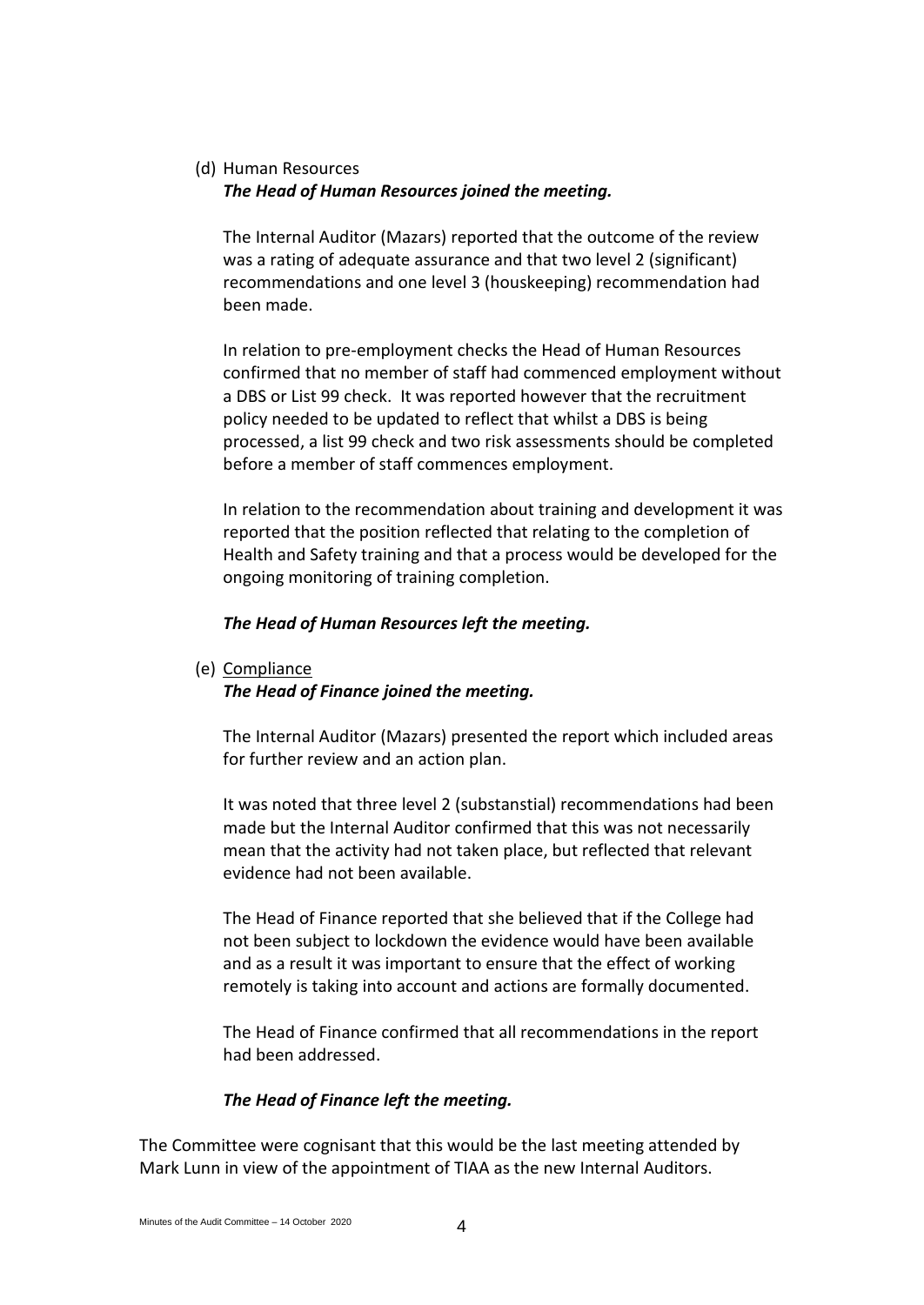The Committee thanked him for his contribution to the work of the Audit Committee.

The Committee also recognised the value of relevant managers joining the meeting of the Audit committee and asked that their thanks be conveyed to them.

# **It was resolved that the Board of Governors be advised about the outcome of the Internal Audit Reviews.**

## **20/20 INTERNAL AUDIT PLAN 2020/21 (ITEM 6)**

The newly appointed Internal Auditors (TIAA Ltd) presented the Audit Strategy and Annual Internal Audit Plan for 2020/21.

It was noted that whilst this was an annual plan, it covered a three year period but was subject to review on an annual basis.

The Internal Auditors reported that the Audit Plan was informed by a risk assessment and that it was not surprising that the key emerging themes including: COVID 19, Health and safety compliance; fraud and cyber security, Brexit; and income pressure. However, the plan was also informed by discussions with College Managers and other key risks facing the College.

The Committee was advised that the areas proposed for review were subject to the agreement of the Committee and could alter if the College's requirements change.

The Internal Auditors confirmed that once the plan had been approved, a timetable for carrying out the reviews will be agreed.

The Vice Principal Business Success reported that the Executive Management Team had reviewed the 3 year plan and considered that it correlated with the risks being faced by the College.

He advised that as previously discussed the Internal Audit service will provide a base number of days but further consideration will be given to who carries out some of the reviews and a report provided to the next meeting.

#### *Action: Vice Principal Business Success*

The Committee questioned whether in view of the new build project it was appropriate to leave a review of procurement until 2023.

The Internal Auditor replied that a review of procurement had recently taken place, but that if the Committee wished, this could be brought forward.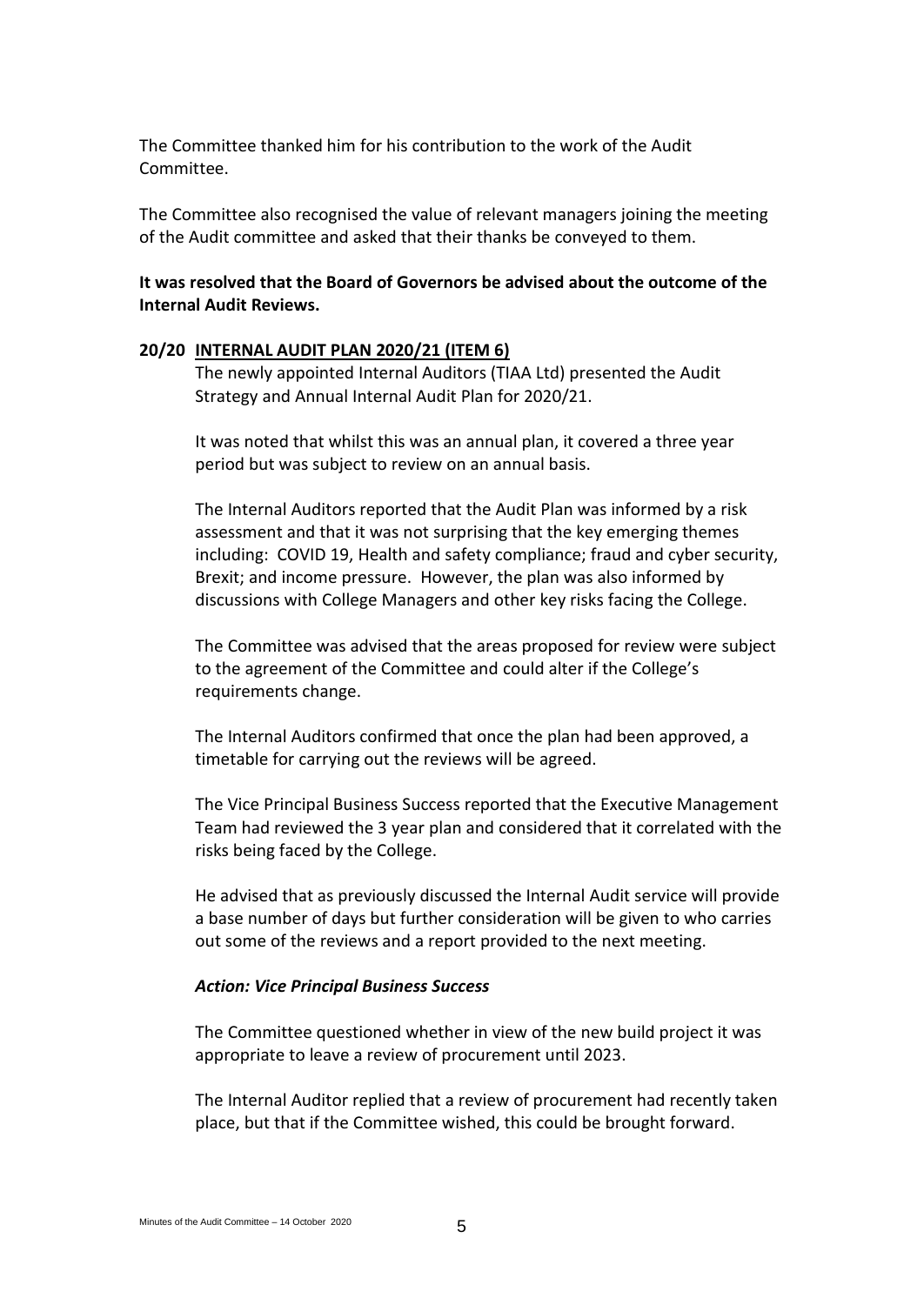The Vice Principal Business Success reported that the recommendations from the report on procurement that had been considered as part of the meeting would be followed up by the Internal Auditors but that at the moment, the building project is via the City Council and as a result they will be carrying out the procurement and will have their own audit processes.

If this changes however and the this becomes an FE funded project there will be a need to revisit the framework.

Whilst the Committee noted that the contact with the College had been limited, they asked the new Internal Auditors whether based on that contact there was anything which appeared to be different about City of Wolverhampton College.

In addition, whilst not all reviews can be carried out in year 1, they asked whether the Internal Auditor was comfortable also leaving a review of curriculum planning to year 3.

The Internal Auditor responded that although there had been limited contact thus far, she did not consider there were any significant differences.

She noted however that in relation to curriculum planning there were a number of changes going on with new systems being implemented and that there was a need for staff training.

The Internal Auditor also reported that the review had been put into year 3, because a review of curriculum planning was carried out in 2019/20. If the Committee wished however this could be revisited and the review brought forward.

The Vice Principal Business Success confirmed that whilst the review of curriculum planning had taken place during 2019/20, a new system was being implemented and as a result there may need to be some specific testing in relation to implementation, particularly as there have been some challenges as a result of lockdown.

The Committee agreed that the timing of the audit reports should be kept under review.

**It was resolved that the Internal Audit Plan be recommended to the Board of Governors for approval.**

# **21/20 ESFA SUBCONTRACTING CONTROLS (ITEM 7)**

The Vice Principal Business Success reported that as a result of the level of subcontracting activity at the College it is necessary for a subcontracting audit to be completed.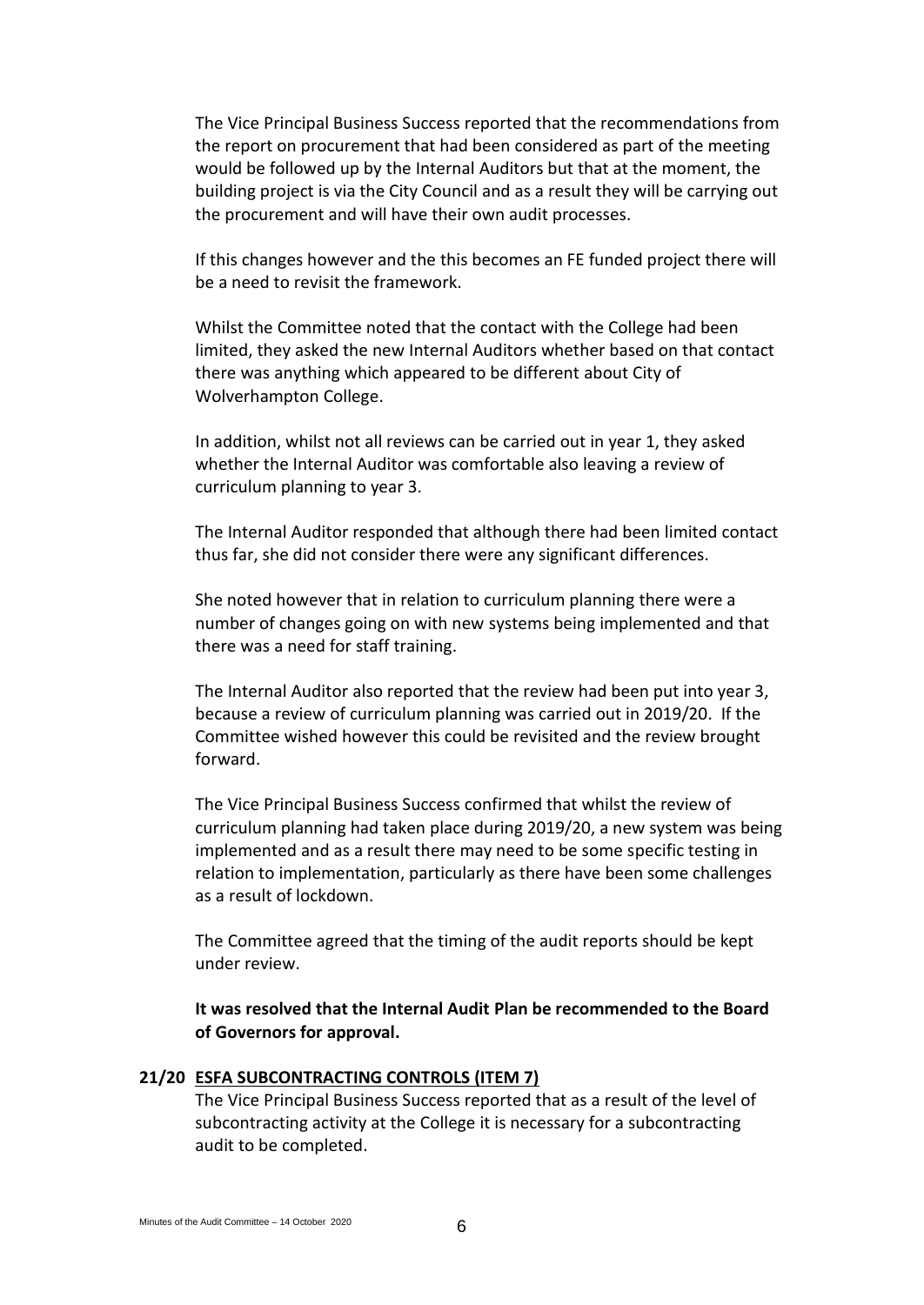He confirmed that the audit would be completed by the new Internal Auditors and that whilst this relates to only one set of controls, there may be a need to extend this which may require additional work.

## **The Committee noted the report.**

## **22/20 POST 16 AUDIT CODE OF PRACTICE (ITEM 8)**

The Clerk to the Board of Governors presented the report and advised that the updated Post 16 Audit Code of Practice had been published in July 2020 and applied to the financial period commencing 1 August 2019 and the funding year 2019/20.

It was noted that the code sets out the assurance arrangements for post 16 providers and the assurance framework for further education corporations.

The Clerk highlighted the changes that had been made and confirmed that no amendments were required to the Terms of Reference of the Committee.

It was noted that compliance with the Code forms part of the review of performance of the Audit Committee and the Committee annual report.

The Committee also noted the key provisions of the code which were set out in the report and the Regularity Self-Assessment Questionairre which will be completed and reported to the meeting in December 2020.

**It was resolved that the report be noted.**

#### **23/20 AUDIT COMMITTEE EVALUATION 2019/20**

The Clerk to the Board of Governors reported that as part of the Governance Self-Evaluation process for 2019/20 the Audit Committee was requested to consider its performance in accordance with its Terms of Reference.

The Committee noted the checklist that was attached to the report and agreed that members of the Committee should complete the document and return it to the Clerk.

**It was resolved that members of the Committee complete the performance checklist and return it to the Clerk as soon as possible.**

#### **24/20 ANY OTHER BUSINESS**

The External Auditor reported that the annual deadline for the submission of the financial statements has been moved to 31 January 2020. Despite this the intention was that the audit process would be completed by Christmas in order that a report can be made to the meeting of the Board in December 2020.